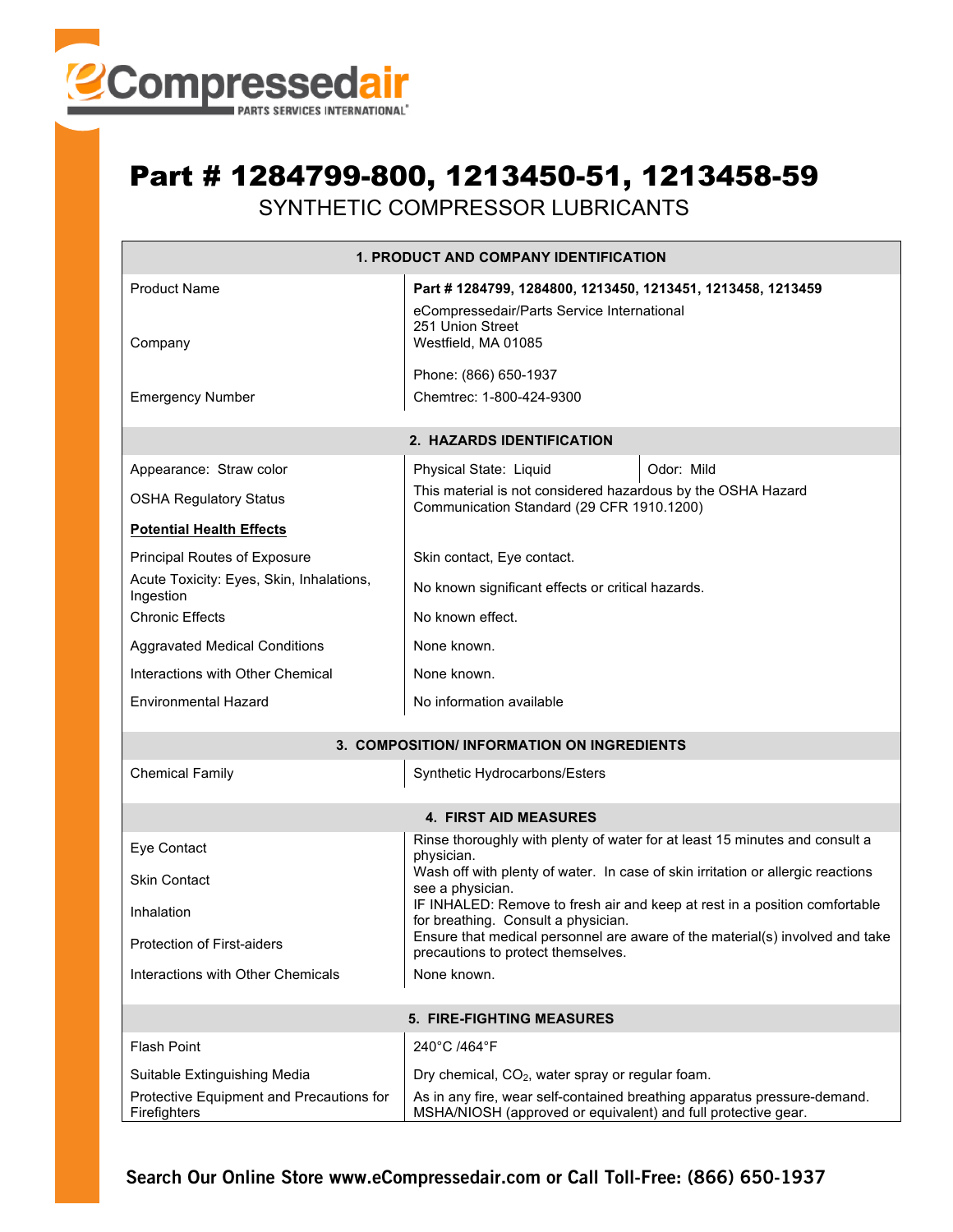

| <b>NFPA</b>                                                       |                                                                                                                          | Health: 1                                                                                                                                                                  |      | Flammability: 1                 |  | Stability: 0             |  |  |
|-------------------------------------------------------------------|--------------------------------------------------------------------------------------------------------------------------|----------------------------------------------------------------------------------------------------------------------------------------------------------------------------|------|---------------------------------|--|--------------------------|--|--|
| <b>6. ACCIDENTAL RELEASE MEASURES</b>                             |                                                                                                                          |                                                                                                                                                                            |      |                                 |  |                          |  |  |
| <b>Personal Precautions</b>                                       |                                                                                                                          | Evacuate personnel to safe areas. Use personal protective equipment.                                                                                                       |      |                                 |  |                          |  |  |
| <b>Methods for Containment</b>                                    |                                                                                                                          | Dike for disposal and cover with wet sand or earth.                                                                                                                        |      |                                 |  |                          |  |  |
| Methods for Clean up                                              |                                                                                                                          | Prevent product from entering drains. Use a non-combustible material<br>like vermiculite, sand or earth to soak up product and place in a container<br>for later disposal. |      |                                 |  |                          |  |  |
| 7. HANDLING AND STORAGE                                           |                                                                                                                          |                                                                                                                                                                            |      |                                 |  |                          |  |  |
| Handling                                                          |                                                                                                                          | Handle in accordance with good industrial hygiene and safety practice.                                                                                                     |      |                                 |  |                          |  |  |
| Storage                                                           |                                                                                                                          | Keep containers tightly closed in a cool, well-ventilated place.                                                                                                           |      |                                 |  |                          |  |  |
| 8. EXPOSURE CONTROLS/PERSONAL PROTECTION                          |                                                                                                                          |                                                                                                                                                                            |      |                                 |  |                          |  |  |
| <b>Engineering Measures</b><br>None under normal use conditions.  |                                                                                                                          |                                                                                                                                                                            |      |                                 |  |                          |  |  |
| Personal Protective Equipment                                     |                                                                                                                          | Eye/Face Protection: Safety glasses with side shields<br>Skin and Body: Wear protective gloves/clothing<br>Respiratory: No special protective equipment required.          |      |                                 |  |                          |  |  |
| <b>Chemical Name</b>                                              |                                                                                                                          | <b>ACGIH TLV</b>                                                                                                                                                           |      | <b>OSHA PEL</b>                 |  | <b>NIOSH IDLH</b>        |  |  |
| Phenothiazine                                                     |                                                                                                                          | TWA: 5 mg/m $3$                                                                                                                                                            |      | Skin - TWA: 5 mg/m <sup>3</sup> |  | TWA: 5 mg/m <sup>3</sup> |  |  |
|                                                                   |                                                                                                                          | 9. PHYSICAL AND CHEMICAL PROPERTIES                                                                                                                                        |      |                                 |  |                          |  |  |
| Appearance                                                        | Straw color                                                                                                              |                                                                                                                                                                            | Odor |                                 |  | Mild                     |  |  |
| <b>Physical State</b>                                             | Liquid                                                                                                                   |                                                                                                                                                                            |      | <b>Flash Point</b>              |  | 240°C /464°F             |  |  |
| <b>Specific Gravity</b>                                           | $0.88 - 0.89$                                                                                                            |                                                                                                                                                                            |      | Weight per Gallon               |  | 7.34                     |  |  |
| Viscosity $@$ 40°C (32, 46, 68 grade)                             |                                                                                                                          | 32, 44.4, 66 cSt                                                                                                                                                           |      |                                 |  |                          |  |  |
|                                                                   |                                                                                                                          | <b>10. STABILITY AND REACTIVITY</b>                                                                                                                                        |      |                                 |  |                          |  |  |
| Stability<br>Stable under normal conditions.                      |                                                                                                                          |                                                                                                                                                                            |      |                                 |  |                          |  |  |
| Incompatible Products<br>Incompatible with oxidizing agents.      |                                                                                                                          |                                                                                                                                                                            |      |                                 |  |                          |  |  |
| Conditions to avoid<br>None Known.                                |                                                                                                                          |                                                                                                                                                                            |      |                                 |  |                          |  |  |
| <b>Hazardous Decomposition Products</b><br>None under normal use. |                                                                                                                          |                                                                                                                                                                            |      |                                 |  |                          |  |  |
| <b>Hazardous Reactions</b><br>None under normal use.              |                                                                                                                          |                                                                                                                                                                            |      |                                 |  |                          |  |  |
| Hazardous Polymerization                                          |                                                                                                                          | Hazardous polymerization does not occur.                                                                                                                                   |      |                                 |  |                          |  |  |
| 11. TOXICOLOGICAL INFORMATION                                     |                                                                                                                          |                                                                                                                                                                            |      |                                 |  |                          |  |  |
| <b>Acute Toxicity</b>                                             | Product is safe for intended use based on the formulation, testing results<br>and the long history of safe consumer use. |                                                                                                                                                                            |      |                                 |  |                          |  |  |
| Carcinogenicity                                                   |                                                                                                                          | ACGIH - A3 - Aniline                                                                                                                                                       |      |                                 |  |                          |  |  |
| <b>Endocrine Disruptor</b>                                        |                                                                                                                          | Not available                                                                                                                                                              |      |                                 |  |                          |  |  |
| <b>Chemical Name</b>                                              |                                                                                                                          | LD50 Oral                                                                                                                                                                  |      | <b>LD50 Dermal</b>              |  | <b>LC50 Inhalation</b>   |  |  |

**Search Our Online Store www.eCompressedair.com or Call Toll-Free: (866) 650-1937**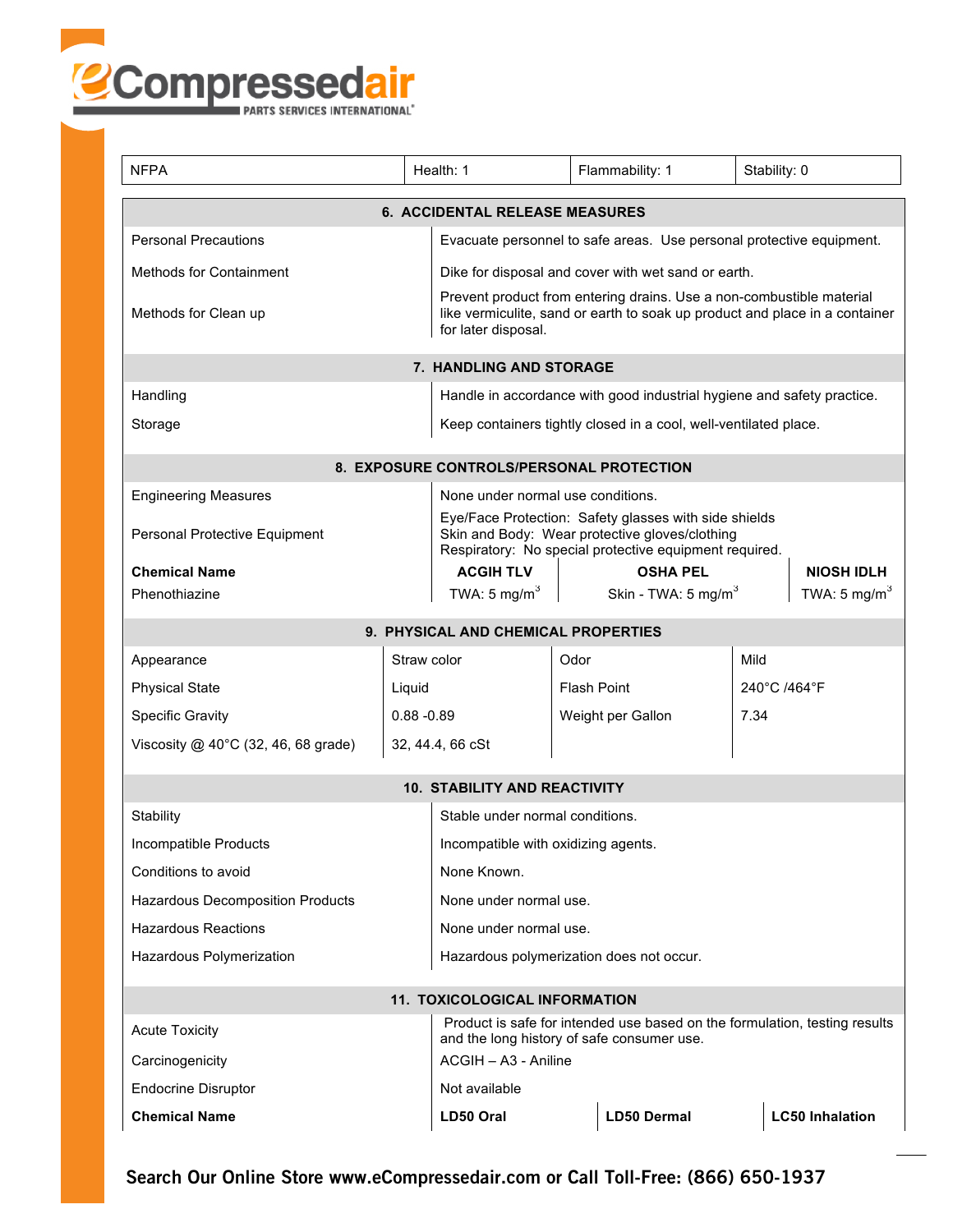

| Phenothiazine                                                                                                                                                                                                                                                                                                                                               |                                                                                                                                                                                                                                                                                                |                                         | 1330 mg/kg (Rat)                                                                                                 |                         | 9400 mg/kg (Rabbit) |                 |             | 200 mg/L (Rat) 1 h      |  |
|-------------------------------------------------------------------------------------------------------------------------------------------------------------------------------------------------------------------------------------------------------------------------------------------------------------------------------------------------------------|------------------------------------------------------------------------------------------------------------------------------------------------------------------------------------------------------------------------------------------------------------------------------------------------|-----------------------------------------|------------------------------------------------------------------------------------------------------------------|-------------------------|---------------------|-----------------|-------------|-------------------------|--|
| <b>12. ECOLOGICAL INFORMATION</b>                                                                                                                                                                                                                                                                                                                           |                                                                                                                                                                                                                                                                                                |                                         |                                                                                                                  |                         |                     |                 |             |                         |  |
| The environmental impact of this product has not been fully investigated.<br>However, at the concentration present, this preparation is not expected to<br>Ecotoxicity<br>present significant adverse environmental effects                                                                                                                                 |                                                                                                                                                                                                                                                                                                |                                         |                                                                                                                  |                         |                     |                 |             |                         |  |
| <b>Chemical Name</b>                                                                                                                                                                                                                                                                                                                                        |                                                                                                                                                                                                                                                                                                | <b>Toxicity to Algae</b>                |                                                                                                                  | <b>Toxicity to Fish</b> |                     | <b>Microtox</b> |             | <b>Water Flea</b>       |  |
| None                                                                                                                                                                                                                                                                                                                                                        |                                                                                                                                                                                                                                                                                                |                                         |                                                                                                                  |                         |                     |                 |             |                         |  |
| <b>13. DISPOSAL CONSIDERATIONS</b>                                                                                                                                                                                                                                                                                                                          |                                                                                                                                                                                                                                                                                                |                                         |                                                                                                                  |                         |                     |                 |             |                         |  |
| Waste Disposal Method                                                                                                                                                                                                                                                                                                                                       |                                                                                                                                                                                                                                                                                                |                                         | Dispose of contents/container in accordance with local regulations.                                              |                         |                     |                 |             |                         |  |
| This product contains no substances that are listed with the State of California as hazardous waste.                                                                                                                                                                                                                                                        |                                                                                                                                                                                                                                                                                                |                                         |                                                                                                                  |                         |                     |                 |             |                         |  |
|                                                                                                                                                                                                                                                                                                                                                             | <b>14. TRANSPORT INFORMATION</b>                                                                                                                                                                                                                                                               |                                         |                                                                                                                  |                         |                     |                 |             |                         |  |
| <b>DOT</b>                                                                                                                                                                                                                                                                                                                                                  | Not Regulated                                                                                                                                                                                                                                                                                  |                                         | <b>IATA</b>                                                                                                      | Not Regulated           |                     | <b>IMDG/IMO</b> |             | Not Regulated           |  |
| <b>15. REGULATORY INFORMATION</b>                                                                                                                                                                                                                                                                                                                           |                                                                                                                                                                                                                                                                                                |                                         |                                                                                                                  |                         |                     |                 |             |                         |  |
| <b>International Inventories</b>                                                                                                                                                                                                                                                                                                                            |                                                                                                                                                                                                                                                                                                |                                         |                                                                                                                  |                         |                     |                 |             |                         |  |
| <b>TSCA</b>                                                                                                                                                                                                                                                                                                                                                 | Listed                                                                                                                                                                                                                                                                                         | <b>DSL</b>                              | Listed                                                                                                           | <b>EINECS/ELINCS</b>    |                     | Listed          | <b>ENCS</b> | Listed                  |  |
| <b>IECSC</b>                                                                                                                                                                                                                                                                                                                                                | Listed                                                                                                                                                                                                                                                                                         | <b>KECL</b>                             | Listed                                                                                                           | <b>PICCS</b>            |                     | Listed          | <b>AICS</b> | Listed                  |  |
| <b>U.S. Federal Regulations</b>                                                                                                                                                                                                                                                                                                                             |                                                                                                                                                                                                                                                                                                |                                         |                                                                                                                  |                         |                     |                 |             |                         |  |
|                                                                                                                                                                                                                                                                                                                                                             | <b>Massachusetts</b><br><b>New Jersey</b><br>Pennsylvania<br><b>Illinois</b><br><b>Rhode Island</b><br><b>Chemical Name</b><br><b>Phenothiazine</b><br>X<br>x<br>x<br>X<br>SARA 313: Section 313 of Title III of the Superfund Amendments and Reauthorization Act of 1985 (SARA). This product |                                         |                                                                                                                  |                         |                     |                 |             |                         |  |
| Regulations, Part 372.                                                                                                                                                                                                                                                                                                                                      |                                                                                                                                                                                                                                                                                                |                                         | does not contain any chemicals which are subject to the reporting of the Act and Title 40 of the Code of Federal |                         |                     |                 |             |                         |  |
|                                                                                                                                                                                                                                                                                                                                                             | SARA 311/312 Hazard Categories: None                                                                                                                                                                                                                                                           |                                         |                                                                                                                  |                         |                     |                 |             |                         |  |
| Clean Water Act: This product does not contain any substances regulated as pollutants pursuant to the Clean Water Act<br>(40 CFR 122.21 and 40 CFR 122.42).<br>Clean Air Act, Section 112, Hazardous Air Pollutants (HAPs): This product contains no substances which are listed<br>hazardous air pollutants (HAPs) under Section 112 of the Clean Air Act. |                                                                                                                                                                                                                                                                                                |                                         |                                                                                                                  |                         |                     |                 |             |                         |  |
|                                                                                                                                                                                                                                                                                                                                                             | U.S. State Regulations/ International Regulations                                                                                                                                                                                                                                              |                                         |                                                                                                                  |                         |                     |                 |             |                         |  |
| California Proposition 65: This product contains no substance on the list of Proposition 65 chemicals.                                                                                                                                                                                                                                                      |                                                                                                                                                                                                                                                                                                |                                         |                                                                                                                  |                         |                     |                 |             |                         |  |
| Mexico - Grade: No information available                                                                                                                                                                                                                                                                                                                    |                                                                                                                                                                                                                                                                                                |                                         |                                                                                                                  |                         |                     |                 |             |                         |  |
| <b>16. OTHER INFORMATION</b>                                                                                                                                                                                                                                                                                                                                |                                                                                                                                                                                                                                                                                                |                                         |                                                                                                                  |                         |                     |                 |             |                         |  |
| <b>NFPA</b>                                                                                                                                                                                                                                                                                                                                                 |                                                                                                                                                                                                                                                                                                | Health Hazard                           | <b>HMIS</b><br>1                                                                                                 |                         | <b>PPE</b>          |                 |             | <b>Transport Symbol</b> |  |
|                                                                                                                                                                                                                                                                                                                                                             |                                                                                                                                                                                                                                                                                                | <b>Fire Hazard</b><br><b>Reactivity</b> | 4<br>0                                                                                                           | tye protection          |                     | Gloves          |             | <b>Not Regulated</b>    |  |
| <b>Issuing Date:</b>                                                                                                                                                                                                                                                                                                                                        | March 19, 2010                                                                                                                                                                                                                                                                                 |                                         |                                                                                                                  | Supersedes:             |                     |                 |             |                         |  |

**Search Our Online Store www.eCompressedair.com or Call Toll-Free: (866) 650-1937**